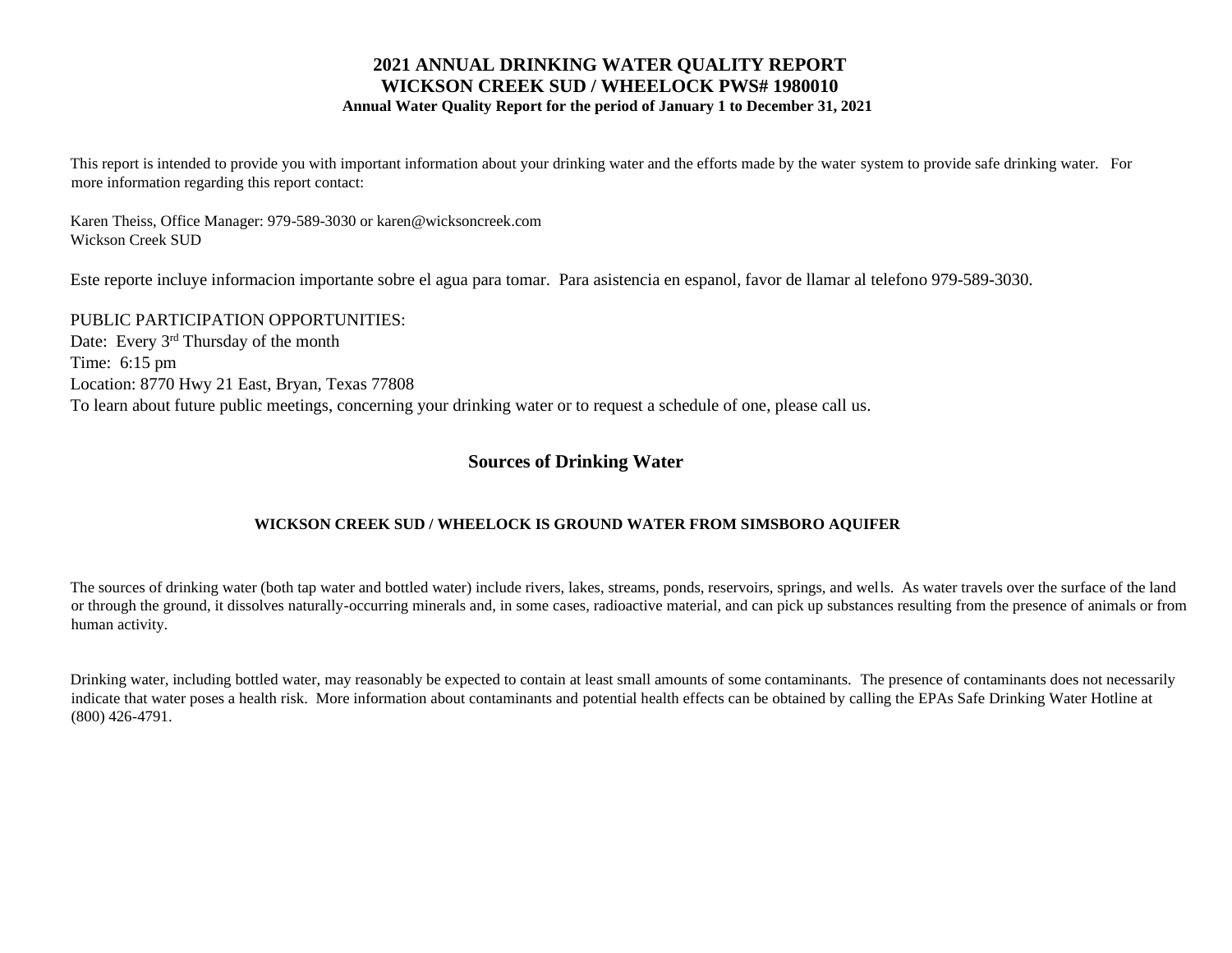Contaminants that may be present in source water include:

- Microbial contaminants, such as viruses and bacteria, which may come from sewage treatment plants, septic systems, agricultural livestock operations, and wildlife.
- Inorganic contaminants, such as salts and metals, which can be naturally-occurring or result from urban storm water runoff, industrial or domestic wastewater discharges, oil and gas production, mining, or farming.
- Pesticides and herbicides, which may come from a variety of sources such as agriculture, urban storm water runoff, and residential uses.
- Organic chemical contaminants, including synthetic and volatile organic chemicals, which are by-products of industrial processes and petroleum production, and can also come from gas stations, urban storm water runoff, and septic systems.
- Radioactive contaminants, which can be naturally-occurring or be the result of oil and gas production and mining activities.

In order to ensure that tap water is safe to drink, EPA prescribes regulations which limit the amount of certain contaminants in water provided by public water systems. FDA regulations establish limits for contaminants in bottled water which must provide the same protection for public health.

Contaminants may be found in drinking water that may cause taste, color, or odor problems. These types of problems are not necessarily causes for health concerns. For more information on taste, odor, or color of drinking water, please contact the system's business office.

You may be more vulnerable than the general population to certain microbial contaminants, such as Cryptosporidium, in drinking water. Infants, some elderly, or immunocompromised persons such as those undergoing chemotherapy for cancer; persons who have undergone organ transplants; those who are undergoing treatment with steroids; and people with HIV/AIDS or other immune system disorders, can be particularly at risk from infections. You should seek advice about drinking water from your physician or health care providers. Additional guidelines on appropriate means to lessen the risk of infection by Cryptosporidium are available from the Safe Drinking Water Hotline (800-426-4791).

If present, elevated levels of lead can cause serious health problems, especially for pregnant women and young children. Lead in drinking water is primarily from materials and components associated with service lines and home plumbing. We are responsible for providing high quality drinking water, but we cannot control the variety of materials used in plumbing components. When your water has been sitting for several hours, you can minimize the potential for lead exposure by flushing your tap for 30 seconds to 2 minutes before using water for drinking or cooking. If you are concerned about lead in your water, you may wish to have your water tested. Information on lead in drinking water, testing methods, and steps you can take to minimize exposure is available from the Safe Drinking Water Hotline or at http://www.epa.gov/safewater/lead.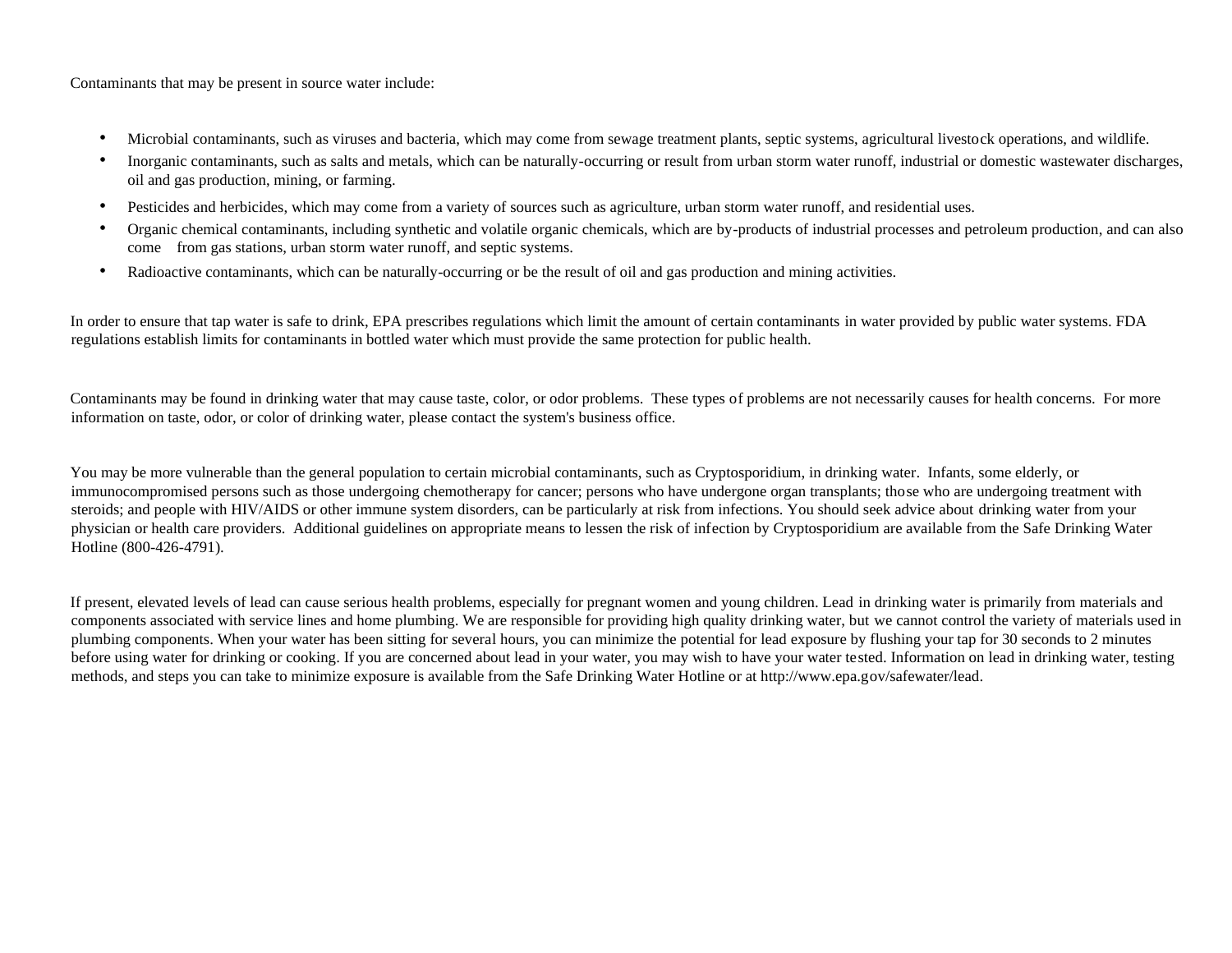#### **Information About Source Water Assessments**

A Source Water Susceptibility Assessment for your drinking water source(s) is currently being updated by the Texas Commission on Environmental Quality. This information describes the susceptibility and types of constituent may come into contact with your drinking water source based on human activities and natural conditions. The information contained in the assessment allows us to focus source water protection strategies.

The TCEQ completed an assessment of your source water and results indicate that some of sources are susceptible to certain contaminants. The sampling requirements for your water system are based on this susceptibility and previous sample data. Any detections of these contaminants may be found in this Consumer Confident Report. For more information on source water assessment and production efforts at our system contact Karen Theiss. For more information about your sources of water, please refer to the Source Water Assessment Viewer available at the following URL: https://www.tceq.texas.gov/gis/swaview Further details about sources and source-water assessments are available in Drinking Water Watch at the following UR[L:](http://dww2.tceq.texas.gov/DWW/) <http://dww2.tceq.texas.gov/DWW/>

| <b>Definitions:</b>                                | The following tables contain scientific terms and measures, some of which may require explanation.                                                                                                                                                                         |
|----------------------------------------------------|----------------------------------------------------------------------------------------------------------------------------------------------------------------------------------------------------------------------------------------------------------------------------|
| <b>Action Level:</b>                               | The concentration of a contaminant which, if exceeded, triggers treatment or other requirements which a water system must follow.                                                                                                                                          |
| <b>Action Level Goal (ALG):</b>                    | The level of a contaminant in drinking water below which there is no known or expected risk to health. AIG's allow for a margin of safety.                                                                                                                                 |
| Avg:                                               | Regulatory compliance with some MCLs are based on running annual average of monthly samples.                                                                                                                                                                               |
| <b>Maximum Contaminant Level or MCL:</b>           | The highest level of a contaminant that is allowed in drinking water. MCLs are set as close to the MCLGs as feasible using the best<br>available treatment technology.                                                                                                     |
| <b>Maximum Contaminant Level Goal or MCLG:</b>     | The level of a contaminant in drinking water below which there is no known or expected risk to health. MCLGs allow for a margin of safety.                                                                                                                                 |
| Maximum residual disinfectant level MRDL:          | The highest level of a disinfectant allowed in drinking water. There is convincing evidence that addition of a disinfectant is necessary for<br>control of microbial contaminants.                                                                                         |
| Maximum residual disinfectant level goal or MRDLG: | The level of a drinking water disinfectant below which there is no known or expected risk to health. MRDLGs do not reflect the benefits of<br>the use of disinfectants to control microbial contaminants.                                                                  |
| <b>MFL</b>                                         | million fibers per liter (a measure of asbestos)                                                                                                                                                                                                                           |
| <b>Level 1 Assessment:</b>                         | Level 1 assessment is a study of the water system to identify potential problems and determine (if possible) why total coliform bacteria<br>have been found in our water.                                                                                                  |
| <b>Level 2 Assessment:</b>                         | A Level 2 assessment is a very detailed study of the water system to identify potential problems and determine (if possible) why an E. coli<br>MCL violation have occurred and / or why total coliform bacteria have been found in our water system on multiple occasions. |
| mrem:                                              | Millirems per year (a measure of radiation absorbed by the body)                                                                                                                                                                                                           |
| na:                                                | not applicable.                                                                                                                                                                                                                                                            |
| <b>NTU</b>                                         | nephelometric turbidity units (a measure of turbidity)                                                                                                                                                                                                                     |
| pCi/L                                              | picocuries per liter (a measure of radioactivity)                                                                                                                                                                                                                          |
| ppb:                                               | micrograms per liter or parts per billion - or one ounce in 7,350,000 gallons of water.                                                                                                                                                                                    |
| ppm:                                               | milligrams per liter or parts per million - or one ounce in 7,350 gallons of water.                                                                                                                                                                                        |
| ppt                                                | parts per trillion, or nanograms per liter (ng/L)                                                                                                                                                                                                                          |
| ppq                                                | parts per quadrillion, or picograms per liter (pg/L)                                                                                                                                                                                                                       |
| <b>Treatment Technique or TT:</b>                  | A required process intended to reduce the level of a contaminant in drinking water.                                                                                                                                                                                        |
|                                                    |                                                                                                                                                                                                                                                                            |

About the following Page:

 The page that follows list all of the federally regulated or monitored contaminants which have been found in your drinking water. EPA requires water systems to test for up to 97 contaminants.